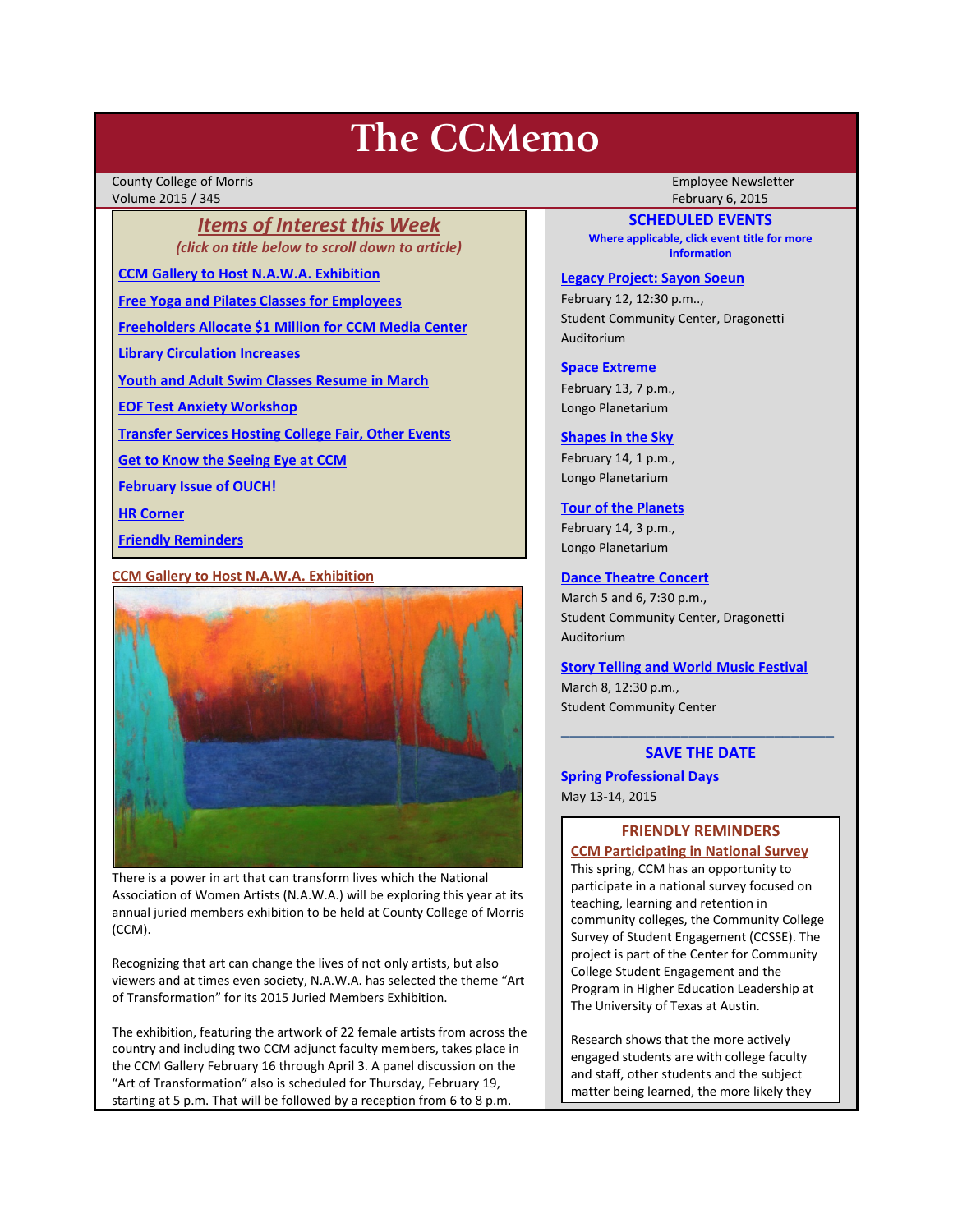featuring many of the artists. The exhibition, panel discussion and reception are free and open to the public.

The Juried Members Exhibition is N.A.W.A.'s largest show of the year. The exhibition serves to recognize outstanding achievement and includes a variety of juried awards, totaling approximately \$10,000. Read more at [http://tinyurl.com/k76hcox.](http://tinyurl.com/k76hcox)

#### <span id="page-1-0"></span>**Free Yoga and Pilates Classes for Employees**

As part of the Workplace Wellness Program, CCM will be holding free yoga and Pilates classes for eight consecutive weeks beginning with yoga on Mondays starting February 9 and Pilates on Wednesdays beginning February 11. All classes will be held from 5-6 p.m. in the Health and Physical Education building all-purpose room. All employees are welcome to participate. For more information or to sign up, contact Health Services at ext. 5160.

#### <span id="page-1-1"></span>**Freeholders Allocate \$1 Million for CCM Media Center**

The Morris County Board of Chosen Freeholders has announced the allocation of \$1 million from the county's 2015 capital budget to the County College of Morris (CCM) "Visioning the Future" capital campaign for a new college Media Center.

"Visioning the Future" is the title of the foundation's capital campaign that has raised more than \$900,000 in individual, corporate, private foundation and public support. The new facility will be named in honor of late New Jersey Assemblyman Alex DeCroce, a former Morris County Freeholder, CCM Trustee and Board chair.

The new facility will contain equipment that will upgrade the current technology from analog to high definition/digital. A teaching studio and support facilities, including a control room and an edit suite, will be built. Read more a[t http://tinyurl.com/nnacyzv.](http://tinyurl.com/nnacyzv)

#### <span id="page-1-2"></span>**Library Circulation Increases**

Circulation at the CCM Library has increased over the last two years. From Fall Semester 2012 to Fall Semester 2014, overall circulation



increased by 39 percent, and circulation during the first weeks of the semester increased by 85 percent.

Library staff attributes the growth to overall increased foot traffic, students coming in to the library earlier in the semester, and improvements to and greater visibility of the collection.

In addition, study rooms were used more than 1,000 times during this past fall and foot

traffic peaked at more than 1,400 people per day and 220 per hour.

#### <span id="page-1-3"></span>**Youth and Adult Swim Classes Resume in March**

Looking for swim classes this spring? Youth and adult swim classes will resume this March with a newly added toddler class for ages 4-5 years. For more information, check out the College for Kids section of the Spring 2015 CCM Continuing Education catalog at [http://tinyurl.com/lfeac3r.](http://tinyurl.com/lfeac3r) Also, watch for the College for Kids Summer are to persist in their college studies and to achieve at higher levels. Identifying what our students do in and out of the classroom, knowing their goals and understanding their external responsibilities can help us create an environment that can enhance student learning, development and retention.

The survey will be administered in classes randomly selected by the center to ensure a representative sample and to preserve the



integrity of the survey results. Instructors whose classes are selected for survey administration will receive specific information from the appropriate administrator.

CCM is intent on being a leader in higher education, and this survey can assist us in improving course completion rates, as well as the rate of student persistence to the completion of their educational goals. To learn more about CCSSE, visit [www.ccsse.org,](http://www.ccsse.org/) or contact the Center for Community College Student Engagement at 512-471-6807 or [info@cccse.org.](mailto:info@cccse.org)

## **Spring Counseling and Student Success Workshops**

The CCM Office of Counseling and Student Success is hosting multiple upcoming workshops that are designed to help students in a number of important areas. A full schedule of Spring Semester workshops can be found at http://tinyurl.com/nw46tdr. The following is a description the next event.

## **Career Choices**

## **Tuesday, March 10, 12:30 p.m. in Cohen Hall, Room 156**

This workshop helps students discover their personal interests, abilities and talents while learning about what skills and career opportunities exist. Students will be introduced to FOCUS 2, an online educational and career planning assessment tool. The workshop is perfect for those unsure of what direction to follow and who may feel overwhelmed about finding a major.

#### **Library Novella Book Club**

The CCM Library Novella Book Club will be discussing *Candide* on Wednesday, February 25, from noon to 1 p.m. and all employees